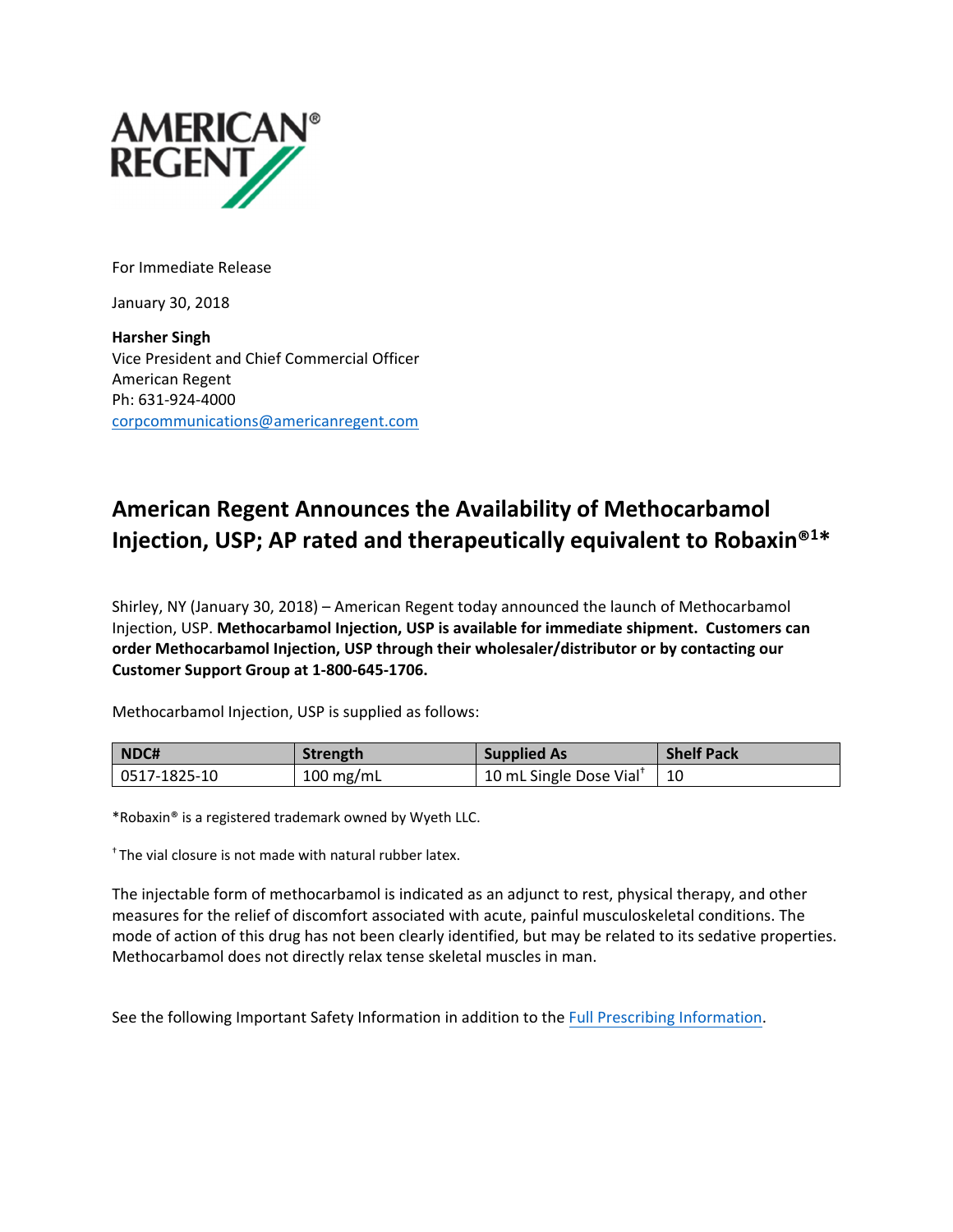### **Methocarbamol Injection, USP**

### **For Intravenous and Intramuscular Use Only**

### **INDICATIONS AND USAGE**

The injectable form of methocarbamol is indicated as an adjunct to rest, physical therapy, and other measures for the relief of discomfort associated with acute, painful musculoskeletal conditions. The mode of action of this drug has not been clearly identified, but may be related to its sedative properties. Methocarbamol does not directly relax tense skeletal muscles in man.

## **IMPORTANT SAFETY INFORMATION**

The mechanism of action of methocarbamol in humans has not been established, but may be due to general CNS depression. It has no direct action on the contractile mechanism of striated muscle, the motor end plate or the nerve fiber.

## **Special Populations**

### *Elderly*

The mean elimination half‐life of methocarbamol in elderly healthy volunteers was slightly prolonged compared to a younger, healthy population. The fraction of bound methocarbamol was slightly decreased in the elderly versus younger volunteers.

### *Renally Impaired*

The clearance of methocarbamol in 8 renally-impaired patients on maintenance hemodialysis was reduced about 40% compared to 17 normal subjects, although the mean elimination half‐life in these two groups was similar.

## *Hepatically Impaired*

In 8 patients with cirrhosis secondary to alcohol abuse, the mean total clearance of methocarbamol was reduced approximately 70% compared to that obtained in 8 age-and weight-matched normal subjects. The percent of methocarbamol bound to plasma proteins was decreased.

## **CONTRAINDICATIONS**

Methocarbamol Injection should not be administered to patients with known or suspected renal pathology, due to the presence of polyethylene glycol 300 in the vehicle.

Methocarbamol injection is contraindicated in patients hypersensitive to methocarbamol or to any of the injection components.

#### **WARNINGS**

Since methocarbamol may possess a general CNS depressant effect, patients receiving methocarbamol injection should be cautioned about combined effects with alcohol and other CNS depressants.

There have been very rare reports of fetal and congenital abnormalities following in utero exposure to methocarbamol, therefore methocarbamol injection should not be used in women who are or may become pregnant and particularly during early pregnancy unless in the judgment of the physician the potential benefits outweigh the possible hazards.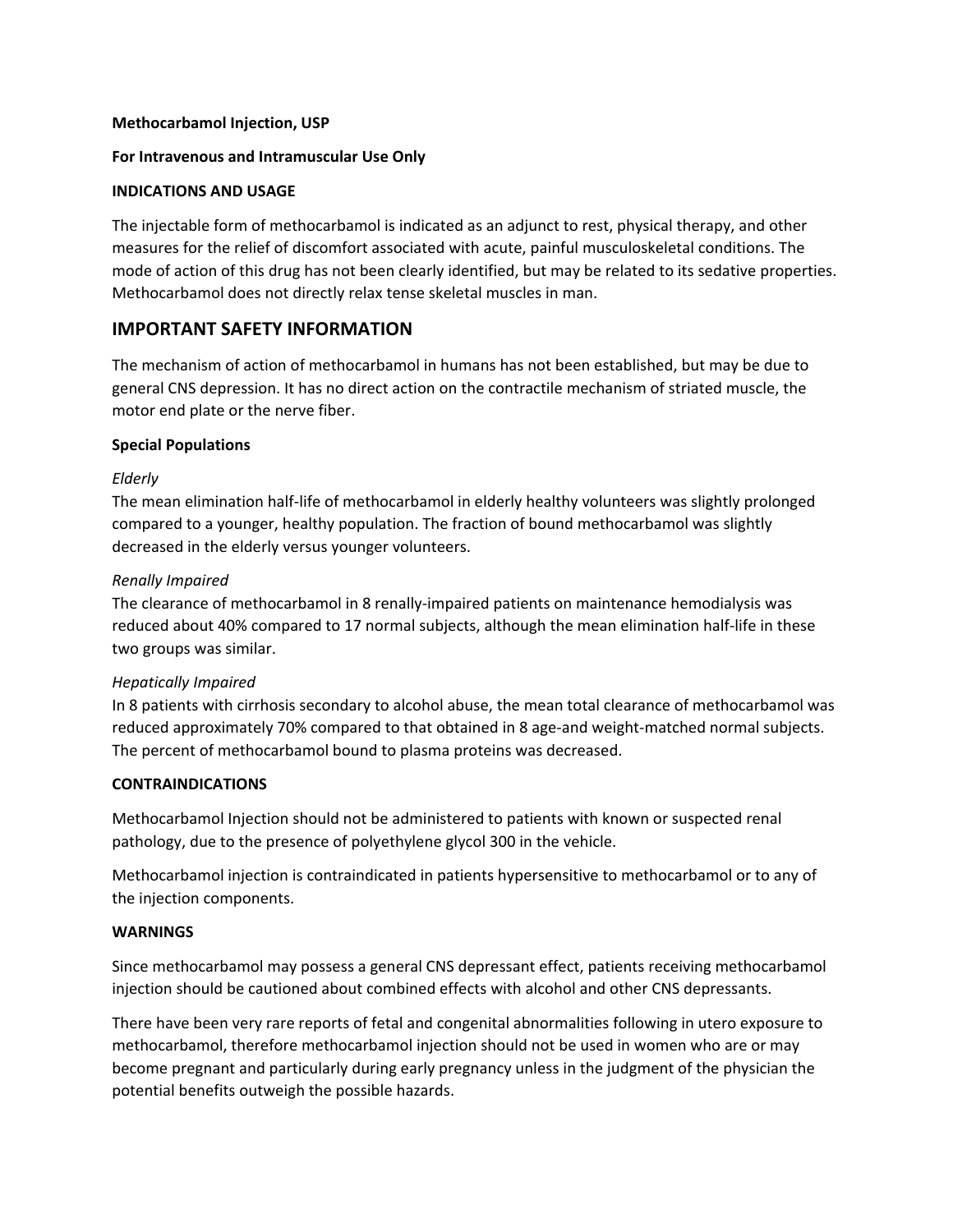## **USE IN ACTIVITIES REQUIRING MENTAL ALERTNESS**

Methocarbamol may impair mental and/or physical abilities required for performance of hazardous tasks, such as operating machinery or driving a motor vehicle.

## **PRECAUTIONS**

## **General**

Since methocarbamol injection is hypertonic, vascular extravasation must be avoided.

Caution should be observed in using the injectable form in patients with suspected or known seizure disorders.

## **DRUG INTERACTIONS**

Interaction with CNS drugs and alcohol causing a general CNS depressant effect.

Methocarbamol may inhibit the effect of pyridostigmine bromide. Therefore, methocarbamol should be used with caution in patients with myasthenia gravis receiving anticholinesterase agents.

## **Drug/Laboratory Test Interactions**

Methocarbamol may cause a color interference in certain screening tests for 5-hydroxyindoleacetic acid (5-HIAA) using nitrosonaphthol reagent and in screening tests for urinary vanillylmandelic acid (VMA) using the Gitlow method.

## **PREGNANCY** *Teratogenic Effects‐Pregnancy Category C*

Methocarbamol injection should be given to a pregnant woman only if clearly needed.

### **NURSING MOTHERS**

It is not known whether methocarbamol or its metabolites are excreted in human milk. Caution should be exercised when methocarbamol injection is administered to a nursing woman.

### **PEDIATRIC USE**

Safety and effectiveness of methocarbamol injection in pediatric patients have not been established except in tetanus.

#### **ADVERSE REACTIONS**

The following adverse reactions have been reported coincident with the administration of methocarbamol.

*Body as a whole:* Anaphylactic reaction, angioneurotic edema, fever, headache *Cardiovascular system:* Bradycardia, flushing, hypotension, syncope, thrombophlebitis *Digestive system:* Dyspepsia, jaundice, nausea and vomiting *Hemic and lymphatic system:* Leukopenia *Immune system:* Hypersensitivity reactions